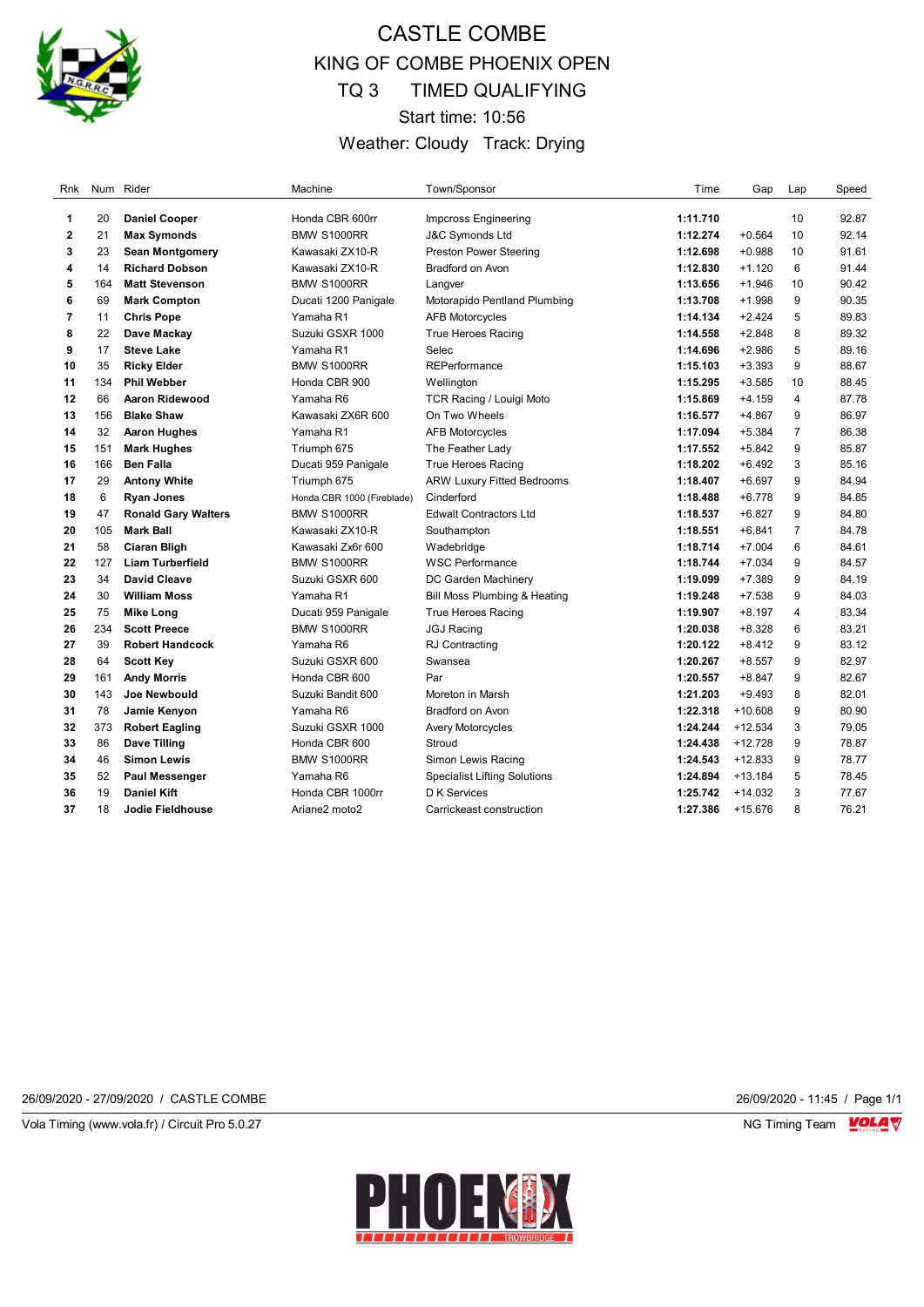

| <b>CASTLE COMBE</b>   |                            |  |  |  |  |
|-----------------------|----------------------------|--|--|--|--|
|                       | KING OF COMBE PHOENIX OPEN |  |  |  |  |
| TQ 3 TIMED QUALIFYING |                            |  |  |  |  |
| I AP TIMFS            |                            |  |  |  |  |

| Lap                 | Time                      |
|---------------------|---------------------------|
| 8                   | 1:19.081                  |
|                     | <b>FINISH</b><br>1:18.547 |
| 9                   |                           |
|                     |                           |
| Ben Falla           |                           |
|                     | <b>START</b>              |
| 1                   |                           |
| 2<br>3              | 1:23.268<br>1:18.202      |
|                     | <b>FINISH</b>             |
|                     |                           |
|                     |                           |
|                     | <b>Blake Shaw</b>         |
| 1                   | <b>START</b>              |
| 2                   | 1:20.119                  |
| 3                   | 1:17.458                  |
| 4                   | 1:17.313                  |
| 5<br>6              | 1:18.049<br>1:17.027      |
| 7                   | 1:16.764                  |
| 8                   | 1:17.222                  |
| 9                   | 1:16.577                  |
|                     | <b>FINISH</b>             |
|                     |                           |
| <b>Chris Pope</b>   |                           |
|                     | <b>START</b>              |
| 1                   |                           |
| $\overline{2}$<br>3 | 1:17.107<br>1:14.134      |
| 4                   | 1:15.736                  |
| 5                   | 1:15.345                  |
|                     | <b>FINISH</b>             |
|                     |                           |
|                     | Ciaran Bligh              |
|                     | <b>START</b>              |
| 1                   |                           |
| 2                   | 1:22.316                  |
| 3                   | 1:20.497                  |

| Lap            | Time          |  |  |
|----------------|---------------|--|--|
| 6              | 1:23.217      |  |  |
|                | <b>FINISH</b> |  |  |
|                |               |  |  |
|                |               |  |  |
|                | Daniel Cooper |  |  |
|                | <b>START</b>  |  |  |
| 1              |               |  |  |
| $\overline{2}$ | 1:15.084      |  |  |
| 3              | 1:14.009      |  |  |
| 4              | 1:14.714      |  |  |
| 5              | 1:12.357      |  |  |
| 6              | 1:11.710      |  |  |
| $\overline{7}$ | 1:17.082      |  |  |
| 8              | 1:12.837      |  |  |
| 9              | 1:13.392      |  |  |
|                | <b>FINISH</b> |  |  |
| 10             | 1:16.511      |  |  |
|                |               |  |  |
|                |               |  |  |
| Daniel Kift    |               |  |  |
|                | <b>START</b>  |  |  |
| 1              |               |  |  |
| $\overline{2}$ | 1:25.742      |  |  |
| 3              | 1:26.421      |  |  |
|                | <b>FINISH</b> |  |  |
|                |               |  |  |
|                |               |  |  |
| Dave Mackay    |               |  |  |
|                |               |  |  |

| <b>START</b> |               |  |
|--------------|---------------|--|
| 1            |               |  |
| 2            | 1:23.604      |  |
| 3            | 1:15.997      |  |
| 4            | 1:15.991      |  |
| 5            | 3:05.895      |  |
| 6            | 1.17.375      |  |
| 7            | 1:14.558      |  |
|              | <b>FINISH</b> |  |
| ጸ            | 1:15.271      |  |

|   | Dave Tilling |
|---|--------------|
|   | <b>START</b> |
|   |              |
| 2 | 1:27.743     |

| Lap | Time          |
|-----|---------------|
|     |               |
|     | Aaron Hughes  |
|     | <b>START</b>  |
| 1   |               |
| 2   | 1:22.188      |
| 3   | 1:18.838      |
| 4   | 1:17.301      |
| 5   | 1.18 002      |
| 6   | 1:17.094      |
| 7   | 1.17854       |
|     | <b>FINISH</b> |

| Aaron Ridewood |          |  |
|----------------|----------|--|
| <b>START</b>   |          |  |
|                |          |  |
| 2              | 1:16.689 |  |
| 3              | 1:15.869 |  |
| 4              | 1:16 665 |  |
| <b>FINISH</b>  |          |  |

|   | <b>Andy Morris</b> |
|---|--------------------|
|   | <b>START</b>       |
| 1 |                    |
| 2 | 1:26.375           |
| 3 | 1:22.736           |
| 4 | 1:22.193           |
| 5 | 1:21.758           |
| 6 | 1.23.981           |
| 7 | 1.22.291           |
| 8 | 1:20.557           |
|   | <b>FINISH</b>      |
| g | 1.21.242           |

| <b>Antony White</b> |              |  |
|---------------------|--------------|--|
|                     | <b>START</b> |  |
| 1                   |              |  |
| 2                   | 1:21.716     |  |
| 3                   | 1:19.947     |  |
| 4                   | 1:19.856     |  |
| 5                   | 1.19.901     |  |
| 6                   | 1:18.407     |  |
| 7                   | 1:18.792     |  |

26/09/2020 - 27/09/2020 / CASTLE COMBE 26/09/2020 - 11:21 / Page 1/4

Vola Timing (www.vola.fr) / Circuit Pro 5.0.27 NG Timing Team VOLA V



 **1:18.714** 1:20.905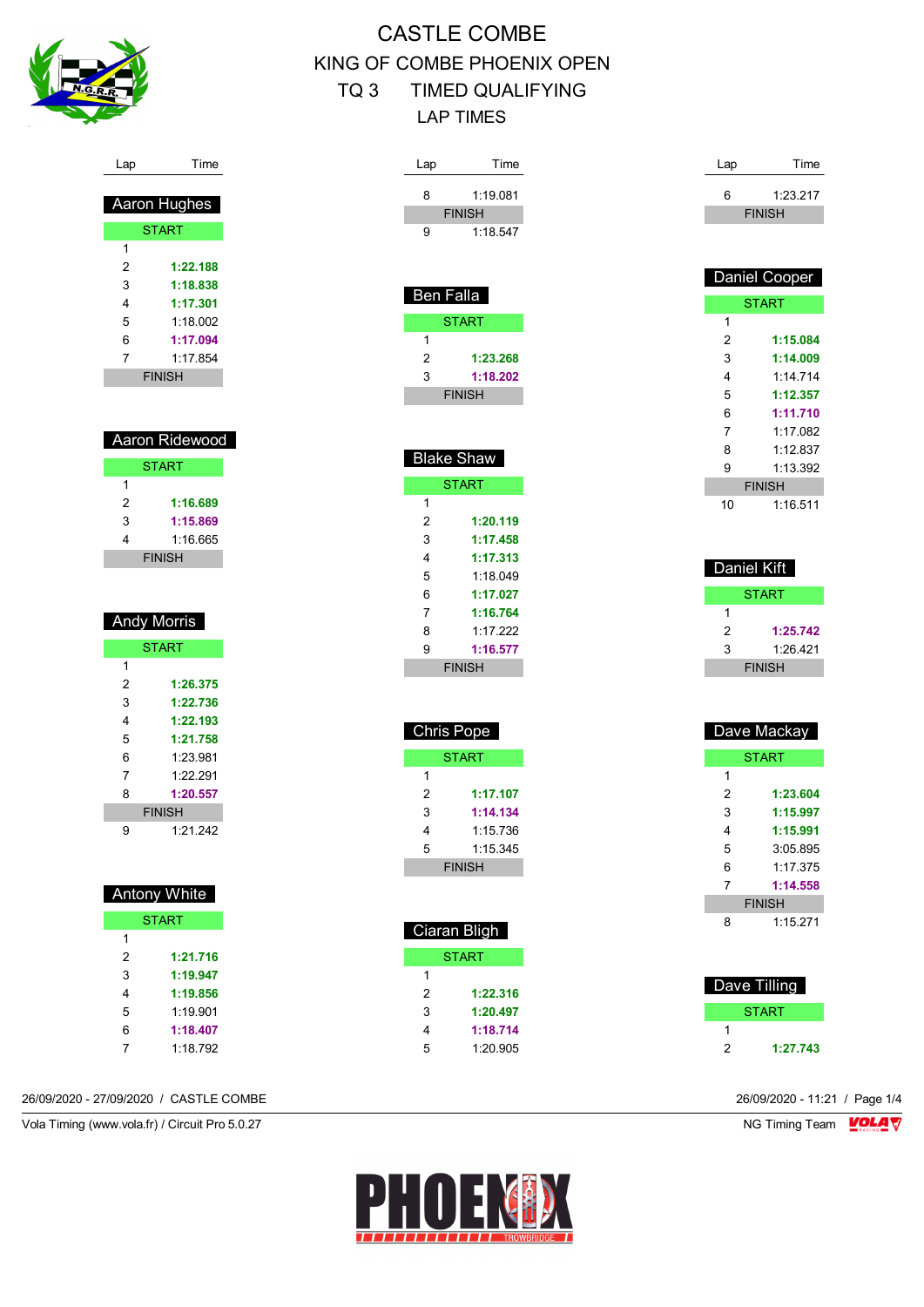#### CASTLE COMBE KING OF COMBE PHOENIX OPEN TQ 3 TIMED QUALIFYING LAP TIMES

| Lap | Time          |
|-----|---------------|
|     |               |
| 3   | 1:25.493      |
| 4   | 1:25.006      |
| 5   | 1:25.478      |
| 6   | 1:25.126      |
| 7   | 1:25.135      |
| 8   | 1:24.438      |
|     | <b>FINISH</b> |
| 9   | 1.24 449      |

| David Cleave |               |  |
|--------------|---------------|--|
|              | <b>START</b>  |  |
| 1            |               |  |
| 2            | 1:24.812      |  |
| 3            | 1:20.594      |  |
| 4            | 1.21 080      |  |
| 5            | 1:19.099      |  |
| 6            | 1:19.290      |  |
| 7            | 1.19748       |  |
| 8            | 1.20423       |  |
|              | <b>FINISH</b> |  |
| 9            | 1:20.178      |  |

| Garv Stevens  |
|---------------|
| START         |
|               |
| <b>FINISH</b> |

| Jamie Kenyon  |              |
|---------------|--------------|
|               | <b>START</b> |
| 1             |              |
| 2             | 1:22.927     |
| 3             | 1.23 645     |
| 4             | 1.24 565     |
| 5             | 1.23 419     |
| 6             | 1:22.318     |
| 7             | 1.23437      |
| 8             | 1.26841      |
| <b>FINISH</b> |              |
| 9             | 1.24 874     |

| Jodie Fieldhouse |          |  |
|------------------|----------|--|
| <b>START</b>     |          |  |
| 1                |          |  |
| 2                | 1:32.027 |  |
| 3                | 1:28.670 |  |
| 4                | 1:27.386 |  |
| 5                | 1.27874  |  |
| 6                | 1.28 895 |  |
| 7                | 1.28.318 |  |
| <b>FINISH</b>    |          |  |
| 8                | 1.28.224 |  |

| Joe Newbould  |          |
|---------------|----------|
| <b>START</b>  |          |
| 1             |          |
| 2             | 1:28.106 |
| 3             | 1:23.944 |
| 4             | 1:22.364 |
| 5             | 1:21.778 |
| 6             | 1:21.709 |
| 7             | 1.22.363 |
| 8             | 1:21.203 |
| <b>FINISH</b> |          |

Lap Time

|               | Liam Turberfield |  |
|---------------|------------------|--|
|               | <b>START</b>     |  |
| 1             |                  |  |
| 2             | 1:23.229         |  |
| 3             | 1:20.887         |  |
| 4             | 1.22.392         |  |
| 5             | 1:20.548         |  |
| 6             | 1:18.744         |  |
| 7             | 1:18.800         |  |
| 8             | 1.20448          |  |
| <b>FINISH</b> |                  |  |
| 9             | 1:21.319         |  |

| Mark Ball     |          |  |
|---------------|----------|--|
| <b>START</b>  |          |  |
| 1             |          |  |
| 2             | 1:21.265 |  |
| 3             | 1:18.973 |  |
| 4             | 1:18.551 |  |
| 5             | 1:18 731 |  |
| 6             | 4:18.483 |  |
| <b>FINISH</b> |          |  |
| 7             | 1:19.370 |  |

| <b>Mark Compton</b> |              |  |
|---------------------|--------------|--|
|                     | <b>START</b> |  |
| 1                   |              |  |
| 2                   | 1:17.609     |  |
| 3                   | 1:14.773     |  |
| 4                   | 1:14.043     |  |
| 5                   | 1:13.708     |  |
| 6                   | 1 14 190     |  |
| 7                   | 1:15.523     |  |
| 8                   | 1.18201      |  |
| <b>FINISH</b>       |              |  |
| 9                   | 1:13.978     |  |
|                     |              |  |
|                     |              |  |



| Lap | Time          |
|-----|---------------|
|     |               |
| 1   |               |
| 2   | 1:24.539      |
| 3   | 1:20.182      |
| 4   | 1:19.328      |
| 5   | 1:18.191      |
| 6   | 1:17.552      |
| 7   | 1.19081       |
| 8   | 1:25.216      |
|     | <b>FINISH</b> |
| 9   | 1:19.695      |

| <b>Matt Stevenson</b> |               |
|-----------------------|---------------|
| <b>START</b>          |               |
| 1                     |               |
| 2                     | 1:17.101      |
| 3                     | 1:16.172      |
| 4                     | 1:16.121      |
| 5                     | 1:15.456      |
| 6                     | 1:15.536      |
| 7                     | 1:14.165      |
| 8                     | 1:14 924      |
| 9                     | 1:15.710      |
|                       | <b>FINISH</b> |
| 10                    | 1:13.656      |

| <b>Max Symonds</b> |          |  |
|--------------------|----------|--|
| <b>START</b>       |          |  |
| 1                  |          |  |
| 2                  | 1:13.497 |  |
| 3                  | 1:14.512 |  |
| 4                  | 1:12.274 |  |
| 5                  | 1.15.873 |  |
| 6                  | 1:16.302 |  |
| 7                  | 1:17.621 |  |
| 8                  | 1:13 457 |  |
| 9                  | 1.13 242 |  |
| <b>FINISH</b>      |          |  |
| 10                 | 1:18.181 |  |

| Mike Long     |          |
|---------------|----------|
| START         |          |
| 1             |          |
| 2             | 1:22.965 |
| 3             | 1:19.907 |
| 4             | 3:57.298 |
| <b>FINISH</b> |          |
|               |          |

| Paul Messenger |              |  |
|----------------|--------------|--|
|                | <b>START</b> |  |
|                |              |  |
| 2              | 1:24.894     |  |

 $\frac{26}{09}{2020} - 11:21$  / Page 2/4<br>NG Timing Team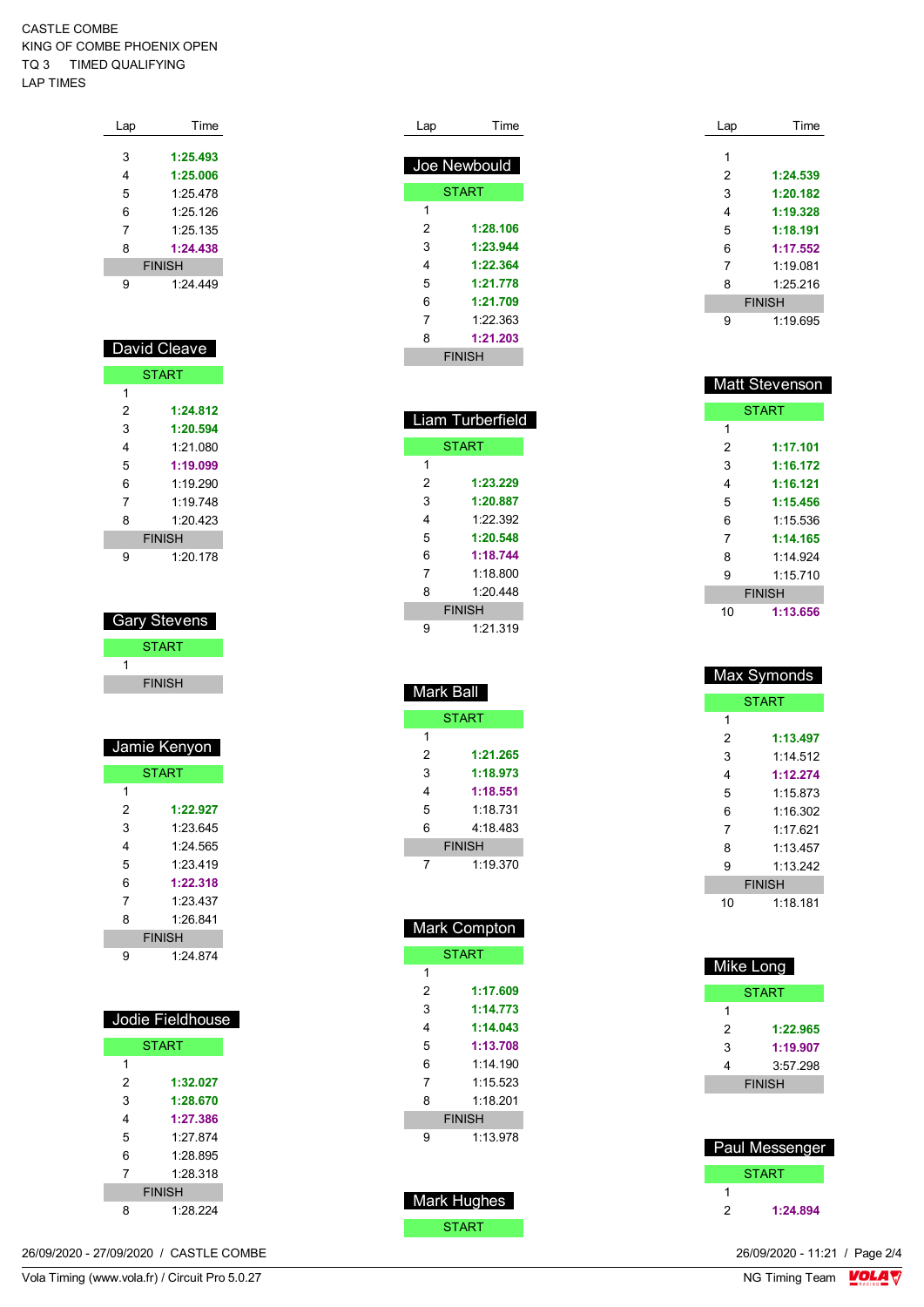#### CASTLE COMBE KING OF COMBE PHOENIX OPEN TQ 3 TIMED QUALIFYING LAP TIMES

| Lap           | Time     |
|---------------|----------|
|               |          |
| 3             | 1.25 236 |
| 4             | 1:27.502 |
| 5             | 1:26.081 |
| <b>FINISH</b> |          |
|               |          |

#### Phil Webber START **1:20.482 1:16.823 1:15.295** 1:17.139 1:16.319 1:16.581 1:16.841 1:16.268 FINISH 1:15.897

| <b>Richard Dobson</b> |          |  |
|-----------------------|----------|--|
| <b>START</b>          |          |  |
| 1                     |          |  |
| 2                     | 1:14.692 |  |
| 3                     | 1:14.466 |  |
| 4                     | 1:13.361 |  |
| 5                     | 1:12.830 |  |
| 6                     | 1:13.702 |  |
| <b>FINISH</b>         |          |  |

| <b>Ricky Elder</b> |          |  |
|--------------------|----------|--|
| <b>START</b>       |          |  |
| 1                  |          |  |
| 2                  | 1:18.605 |  |
| 3                  | 1:15.103 |  |
| 4                  | 1:15.218 |  |
| 5                  | 1.16210  |  |
| 6                  | 1:15 732 |  |
| 7                  | 1.16701  |  |
| 8                  | 1.15448  |  |
| <b>FINISH</b>      |          |  |
| g                  | 1:18.002 |  |

| <b>Robert Eagling</b> |          |  |
|-----------------------|----------|--|
| <b>START</b>          |          |  |
| 1                     |          |  |
| 2                     | 1:25.577 |  |
| 3                     | 1:24.244 |  |
| <b>FINISH</b>         |          |  |

| Lap           | Time            |  |
|---------------|-----------------|--|
|               |                 |  |
|               | Robert Handcock |  |
|               | <b>START</b>    |  |
| 1             |                 |  |
| 2             | 1:24.192        |  |
| 3             | 1:23.275        |  |
| 4             | 1:22.501        |  |
| 5             | 1:22.509        |  |
| 6             | 1:20.761        |  |
| 7             | 1:20.526        |  |
| 8             | 1:20.122        |  |
| <b>FINISH</b> |                 |  |
| 9             | 1:20.969        |  |

| <b>Ronald Gary Walters</b> |              |  |
|----------------------------|--------------|--|
|                            | <b>START</b> |  |
| 1                          |              |  |
| 2                          | 1:22.957     |  |
| 3                          | 1:21.771     |  |
| 4                          | 1:19.415     |  |
| 5                          | 1:18.537     |  |
| 6                          | 1.19798      |  |
| 7                          | 1.19.978     |  |
| 8                          | 1.24 115     |  |
| <b>FINISH</b>              |              |  |
| g                          | 1.19953      |  |

| <b>Ryan Jones</b> |          |  |
|-------------------|----------|--|
| <b>START</b>      |          |  |
| 1                 |          |  |
| 2                 | 1:23.024 |  |
| 3                 | 1:19.522 |  |
| 4                 | 1:20.318 |  |
| 5                 | 1:20.706 |  |
| 6                 | 1:18.900 |  |
| 7                 | 1:18.488 |  |
| 8                 | 1:20.522 |  |
| <b>FINISH</b>     |          |  |
| 9                 | 1:21.434 |  |

I

| Scott Key     |          |  |
|---------------|----------|--|
| <b>START</b>  |          |  |
| 1             |          |  |
| 2             | 1:24.644 |  |
| 3             | 1:23.912 |  |
| 4             | 1:21.494 |  |
| 5             | 1:21.470 |  |
| 6             | 1:20.903 |  |
| 7             | 1:20.267 |  |
| 8             | 1.20414  |  |
| <b>FINISH</b> |          |  |
| g             | 1:21610  |  |

| Lap | Time                |
|-----|---------------------|
|     |                     |
|     | <b>Scott Preece</b> |
|     | <b>START</b>        |
| 1   |                     |
| 2   | 1:25.316            |
| 3   | 1:20.988            |
| 4   | 1:20.984            |
| 5   | 1:20.038            |
| 6   | 1:20.765            |
|     | <b>FINISH</b>       |

| Sean Montgomery |              |  |  |
|-----------------|--------------|--|--|
|                 | <b>START</b> |  |  |
| 1               |              |  |  |
| 2               | 1:12.721     |  |  |
| 3               | 1:15.982     |  |  |
| 4               | 1:12.698     |  |  |
| 5               | 1:13.283     |  |  |
| 6               | 1.13.870     |  |  |
| 7               | $1.16$ 191   |  |  |
| 8               | 1.13948      |  |  |
| 9               | 1:14 646     |  |  |
| <b>FINISH</b>   |              |  |  |
| 10              | 1:14.119     |  |  |

| <b>Simon Lewis</b> |          |  |
|--------------------|----------|--|
| <b>START</b>       |          |  |
| 1                  |          |  |
| 2                  | 1:30.990 |  |
| 3                  | 1:26.732 |  |
| 4                  | 1.26851  |  |
| 5                  | 1:25.574 |  |
| 6                  | 1.26.309 |  |
| 7                  | 1.26.247 |  |
| 8                  | 1:25.571 |  |
| <b>FINISH</b>      |          |  |
| 9                  | 1:24.543 |  |

| <b>Steve Lake</b> |              |  |
|-------------------|--------------|--|
|                   | <b>START</b> |  |
| 1                 |              |  |
| 2                 | 1:23.954     |  |
| 3                 | 1:15.514     |  |
| 4                 | 1:14.696     |  |
| 5                 | 1:22.750     |  |
| <b>FINISH</b>     |              |  |
|                   |              |  |

|   | William Moss |
|---|--------------|
|   | <b>START</b> |
|   |              |
| 2 | 1:26.314     |

26/09/2020 - 27/09/2020 / CASTLE COMBE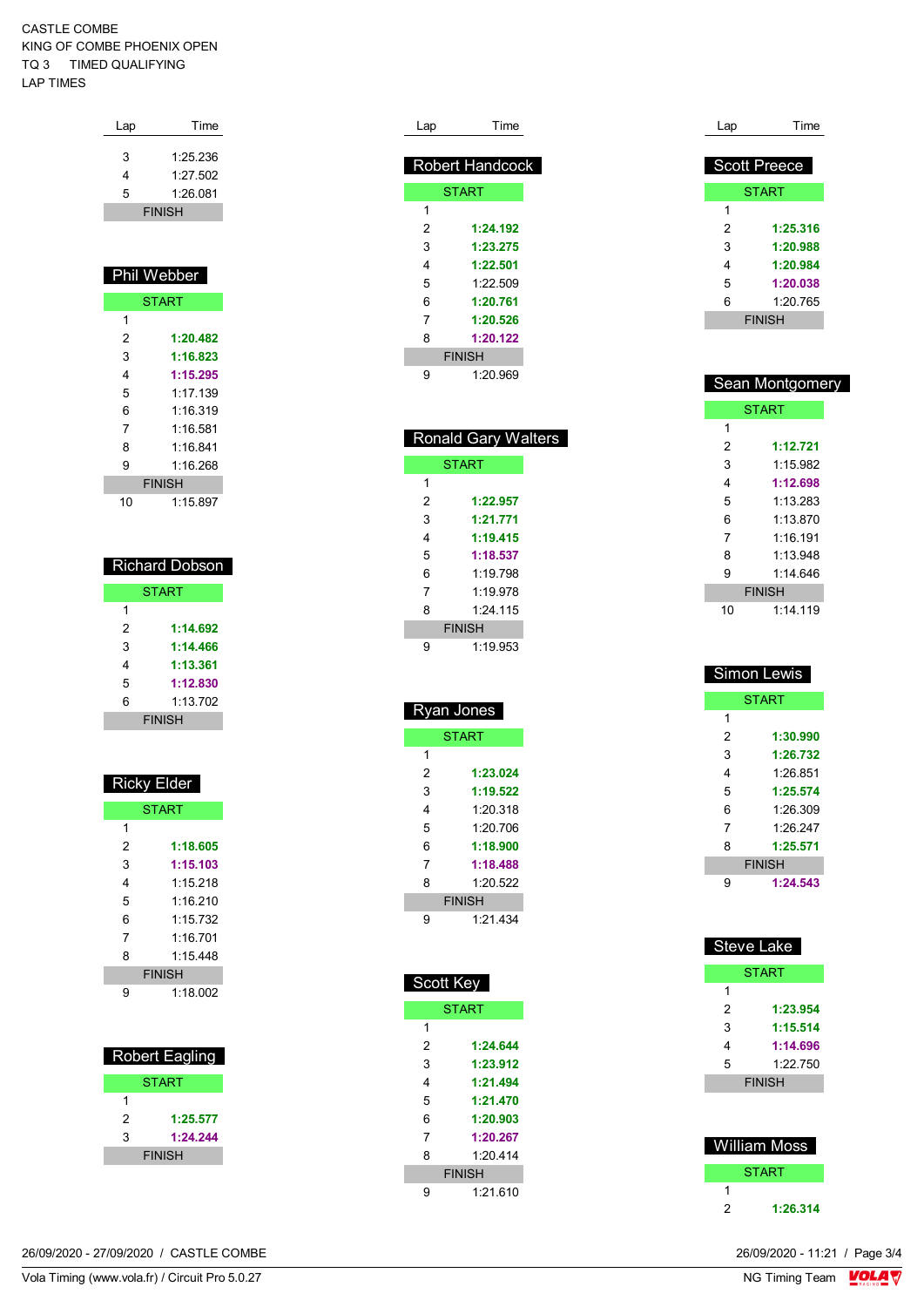CASTLE COMBE KING OF COMBE PHOENIX OPEN TQ 3 TIMED QUALIFYING LAP TIMES

| Lap | Time          |
|-----|---------------|
|     |               |
| 3   | 1:19.805      |
| 4   | 1:20.959      |
| 5   | 1:20.850      |
| 6   | 1:20.797      |
| 7   | 1:21.046      |
| 8   | 1:19.392      |
|     | <b>FINISH</b> |
|     | 1:19.248      |

26/09/2020 - 11:21 / Page 4/4<br>NG Timing Team  $\frac{\text{VOLA}}{\text{Nc}}$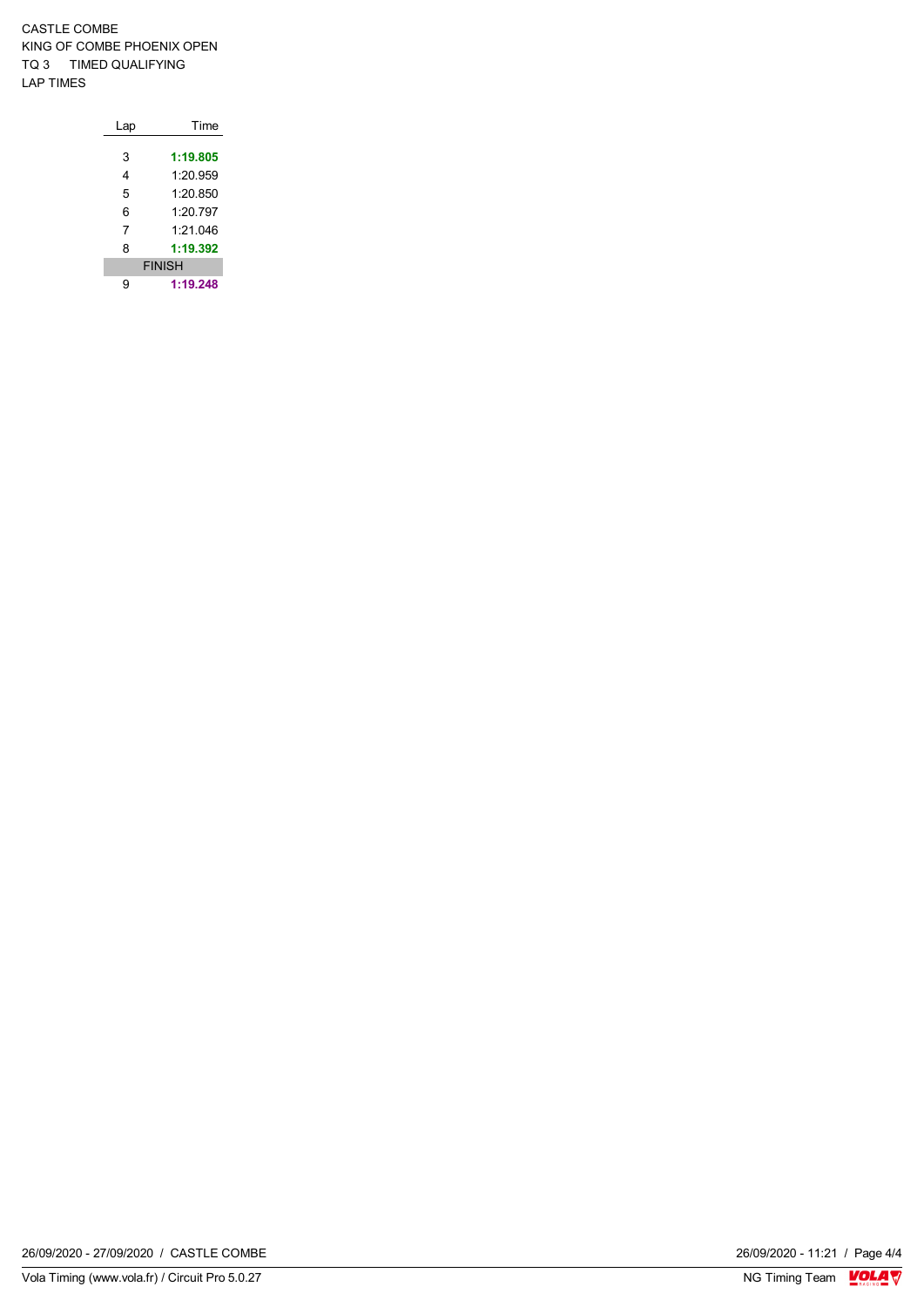

## CASTLE COMBE KING OF COMBE PHOENIX OPEN RACE 3 - LEG 1 STARTING GRID

10 Laps = 18.500 Km



26/09/2020 - 27/09/2020 / CASTLE COMBE 26/09/2020 - 11:46 / Page 1/1

Vola Timing (www.vola.fr) / Circuit Pro 5.0.27 NG Timing Team NG Timing Team NG Timing Team NG Timing Team NG

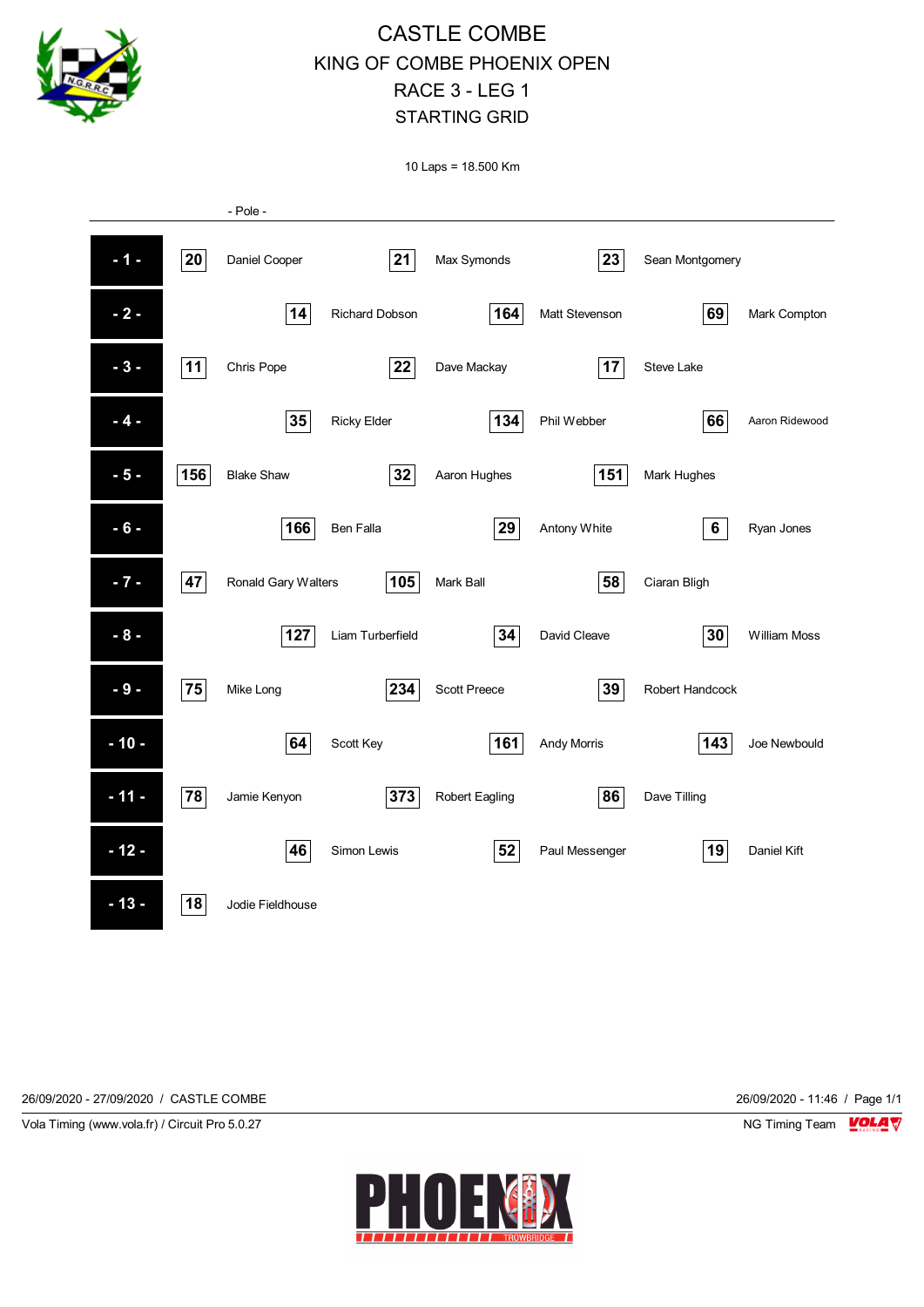

# CASTLE COMBE KING OF COMBE PHOENIX OPEN RACE 3 - LEG 1 Start time: 14:42 Distance: 18.650 miles Weather: Sunny Track: Dry

| Rnk |     | Num Rider                  | Machine                    | Town/Sponsor                        | Laps | Time                | Gap                    | Speed | B.Lap          | Average |
|-----|-----|----------------------------|----------------------------|-------------------------------------|------|---------------------|------------------------|-------|----------------|---------|
|     |     |                            |                            |                                     |      |                     |                        |       |                |         |
| 1   | 20  | <b>Daniel Cooper</b>       | Honda CBR 600rr            | <b>Impcross Engineering</b>         | 10   | 12:06.415           |                        | 93.53 | 1:11.202       | 91.68   |
| 2   | 21  | <b>Max Symonds</b>         | <b>BMW S1000RR</b>         | <b>J&amp;C Symonds Ltd</b>          | 10   | 12:14.865           | $+8.450$               |       | 92.22 1:12.217 | 90.62   |
| 3   | 23  | <b>Sean Montgomery</b>     | Kawasaki ZX10-R            | <b>Preston Power Steering</b>       | 10   | 12:16.742           | $+10.327$              | 92.34 | 1:12.119       | 90.39   |
| 4   | 164 | <b>Matt Stevenson</b>      | <b>BMW S1000RR</b>         | Langver                             | 10   | 12:20.831           | $+14.416$              | 91.50 | 1:12.779       | 89.89   |
| 5   | 35  | <b>Ricky Elder</b>         | <b>BMW S1000RR</b>         | REPerformance                       | 10   | 12:29.080           | $+22.665$              | 90.83 | 1:13.320       | 88.90   |
| 6   | 22  | Dave Mackay                | Suzuki GSXR 1000           | True Heroes Racing                  | 10   | 12:30.140           | $+23.725$              | 90.84 | 1:13.313       | 88.78   |
| 7   | 11  | <b>Chris Pope</b>          | Yamaha R1                  | <b>AFB Motorcycles</b>              | 10   | 12:30.715           | $+24.300$              | 89.91 | 1:14.067       | 88.71   |
| 8   | 134 | <b>Phil Webber</b>         | Honda CBR 900              | Wellington                          | 10   | 12:35.654           | $+29.239$              | 89.62 | 1:14.307       | 88.13   |
| 9   | 156 | <b>Blake Shaw</b>          | Kawasaki ZX6R 600          | On Two Wheels                       | 10   | 12:42.427           | $+36.012$              |       | 89.04 1:14.797 | 87.35   |
| 10  | 32  | <b>Aaron Hughes</b>        | Yamaha R1                  | <b>AFB Motorcycles</b>              | 10   | 12:52.463           | $+46.048$              | 87.82 | 1:15.832       | 86.21   |
| 11  | 166 | <b>Ben Falla</b>           | Ducati 959 Panigale        | True Heroes Racing                  | 10   | 12:57.901           | $+51.486$              |       | 87.14 1:16.421 | 85.61   |
| 12  | 151 | <b>Mark Hughes</b>         | Triumph 675                | The Feather Lady                    | 10   | 13:06.405           | $+59.990$              | 86.41 | 1:17.071       | 84.68   |
| 13  | 6   | <b>Ryan Jones</b>          | Honda CBR 1000 (Fireblade) | Cinderford                          | 10   |                     | $13:07.435 + 1:01.020$ | 86.11 | 1:17.337       | 84.57   |
| 14  | 29  | <b>Antony White</b>        | Triumph 675                | <b>ARW Luxury Fitted Bedrooms</b>   | 10   |                     | $13:07.854 + 1:01.439$ | 86.39 | 1:17.084       | 84.53   |
| 15  | 34  | David Cleave               | Suzuki GSXR 600            | DC Garden Machinery                 | 10   | 13:11.224 +1:04.809 |                        | 85.99 | 1:17.444       | 84.17   |
| 16  | 105 | <b>Mark Ball</b>           | Kawasaki ZX10-R            | Southampton                         | 10   |                     | 13:24.783 +1:18.368    | 84.88 | 1:18.463       | 82.75   |
| 17  | 30  | <b>William Moss</b>        | Yamaha R1                  | Bill Moss Plumbing & Heating        | 9    | 12:07.243           | $+1$ Lap               | 84.46 | 1:18.846       | 82.42   |
| 18  | 234 | <b>Scott Preece</b>        | <b>BMW S1000RR</b>         | <b>JGJ Racing</b>                   | 9    | 12:08.008           | $+1$ Lap               | 84.46 | 1:18.851       | 82.33   |
| 19  | 64  | <b>Scott Key</b>           | Suzuki GSXR 600            | Swansea                             | 9    | 12:08.270           | $+1$ Lap               | 84.55 | 1:18.769       | 82.30   |
| 20  | 47  | <b>Ronald Gary Walters</b> | <b>BMW S1000RR</b>         | <b>Edwalt Contractors Ltd</b>       | 9    | 12:08.977           | $+1$ Lap               | 86.55 | 1:16.941       | 82.22   |
| 21  | 39  | <b>Robert Handcock</b>     | Yamaha R6                  | <b>RJ</b> Contracting               | 9    | 12:16.663           | $+1$ Lap               | 84.48 | 1:18.829       | 81.36   |
| 22  | 161 | <b>Andy Morris</b>         | Honda CBR 600              | Par                                 | 9    | 12:20.518           | $+1$ Lap               | 83.13 | 1:20.111       | 80.94   |
| 23  | 52  | Paul Messenger             | Yamaha R6                  | <b>Specialist Lifting Solutions</b> | 9    | 12:24.561           | $+1$ Lap               | 82.65 | 1:20.575       | 80.50   |
| 24  | 86  | Dave Tilling               | Honda CBR 600              | Stroud                              | 9    | 12:28.273           | $+1$ Lap               | 82.73 | 1:20.497       | 80.10   |
| 25  | 78  | Jamie Kenyon               | Yamaha R6                  | <b>Bradford on Avon</b>             | 9    | 12:29.117           | $+1$ Lap               | 81.84 | 1:21.370       | 80.01   |
| 26  | 46  | <b>Simon Lewis</b>         | <b>BMW S1000RR</b>         | Simon Lewis Racing                  | 9    | 12:49.846           | $+1$ Lap               | 79.80 | 1:23.457       | 77.85   |
| 27  | 18  | Jodie Fieldhouse           | Ariane2 moto2              | Carrickeast construction            | 9    | 13:03.949           | $+1$ Lap               | 78.94 | 1:24.365       | 76.45   |

Best lap: 20 Daniel Cooper - 1:11.202

DNFs

|     | <b>Nick Sansome</b>   | <b>BMW S1000RR</b> | Doubletake motorcycles   | $+10$ Laps |       |                |
|-----|-----------------------|--------------------|--------------------------|------------|-------|----------------|
| 14  | <b>Richard Dobson</b> | Kawasaki ZX10-R    | Bradford on Avon         | $+10$ Laps |       |                |
| 66  | Aaron Ridewood        | Yamaha R6          | TCR Racing / Louigi Moto | $+10$ Laps | 90.93 | 1:13.240       |
| 127 | Liam Turberfield      | <b>BMW S1000RR</b> | <b>WSC Performance</b>   | $+10$ Laps |       |                |
| 143 | Joe Newbould          | Suzuki Bandit 600  | Moreton in Marsh         | $+10$ Laps |       | 81.72 1:21.488 |
| 373 | <b>Robert Eagling</b> | Suzuki GSXR 1000   | Avery Motorcycles        | $+10$ Laps | 82.05 | 1:21.170       |

**92.5% of WINNER'S AVERAGE RACE SPEED - 84.80 mph**

**No 166 Ben Falla - NO TRANSPONDER SIGNAL**

26/09/2020 - 27/09/2020 / CASTLE COMBE 26/09/2020 - 14:59 / Page 1/1

Vola Timing (www.vola.fr) / Circuit Pro 5.0.27 **NG Timing Team MOLA View Account Property** NG Timing Team MOLA View

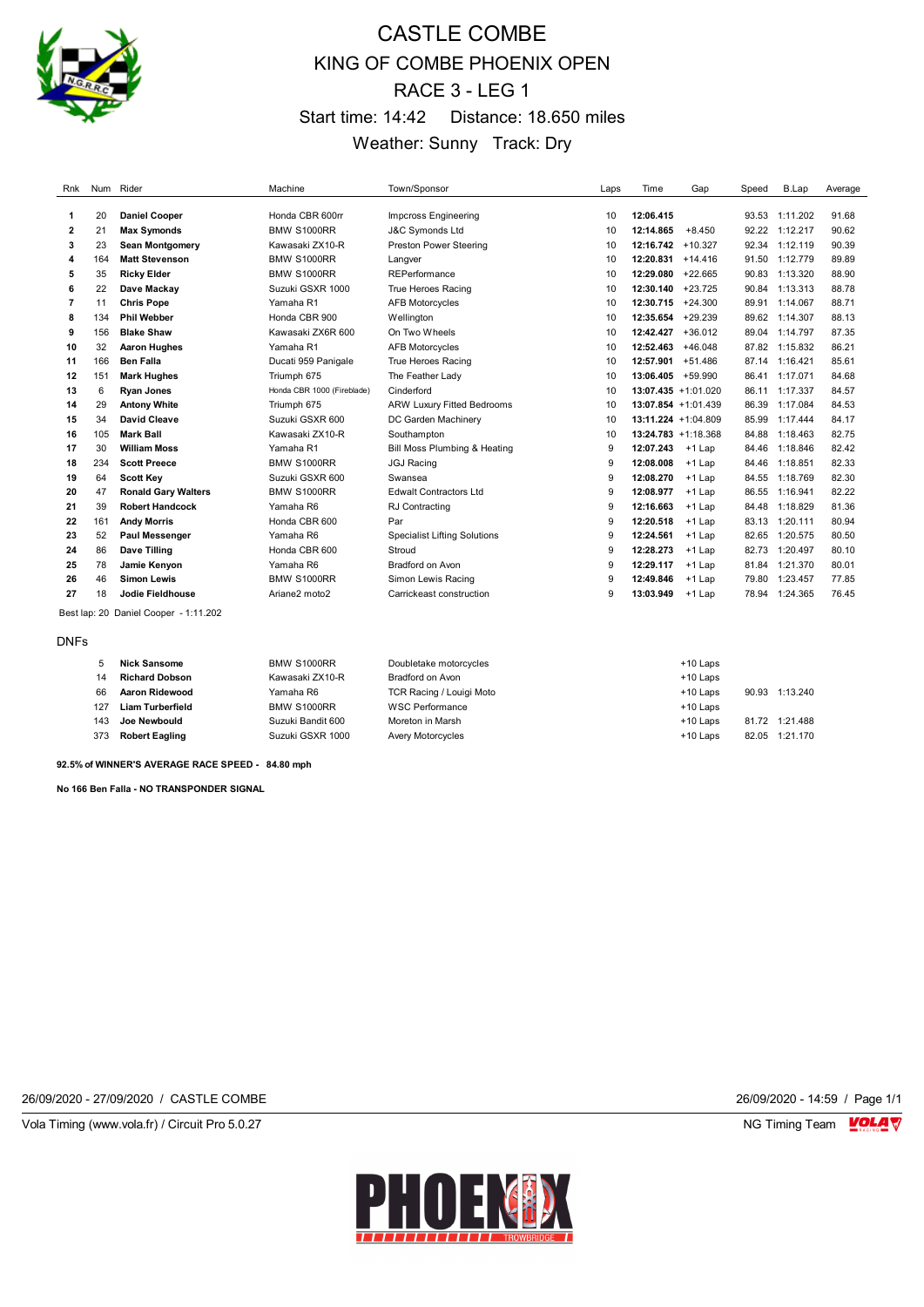

| Lap | Time          |
|-----|---------------|
|     |               |
| 2   | 1:18.460      |
| 3   | 1:17.917      |
| 4   | 1.18414       |
| 5   | 1:17.595      |
| 6   | 1:17.219      |
| 7   | 1:17.084      |
| 8   | 1:18.299      |
| 9   | 1.18.359      |
|     | <b>FINISH</b> |
| 10  | 1:17.159      |

Ben Falla

**START** 

 **1:17.423** 1:17.765 1:17.737 **1:17.121** 1:17.151 1:17.177 **1:16.484 1:16.421** FINISH 1:16.484

Blake Shaw

**START** 

 **1:15.198 1:15.045 1:14.797** 1:15.253 1:15.169 1:15.782 1:17.162 1:16.507 FINISH 1:16.698

| Lap | Time          |
|-----|---------------|
|     | <b>START</b>  |
| 1   |               |
| 2   | 1:14.560      |
| 3   | 1:14.144      |
| 4   | 1.14214       |
| 5   | 1:14.067      |
| 6   | 1:14.322      |
| 7   | 1:15.192      |
| 8   | 1:14.933      |
| 9   | 1:14.729      |
|     | <b>FINISH</b> |
| 10  | 1.14.344      |
|     |               |
|     |               |
|     | Daniel Cooper |
|     |               |
|     |               |
|     |               |
|     | <b>START</b>  |
| 1   |               |

|   | <b>START</b> |
|---|--------------|
| 1 |              |
| 2 | 1:11.597     |
| 3 | 1:11.546     |
| 4 | 1:11.202     |
| 5 | 1.11511      |
| 6 | 1.11444      |
| 7 | 1.11459      |
| 8 | 1:13 921     |
| g | 1:12.063     |

FINISH 1:14.338

|    | Dave Mackay   |
|----|---------------|
|    | <b>START</b>  |
| 1  |               |
| 2  | 1:15.142      |
| 3  | 1:14.827      |
| 4  | 1:14.313      |
| 5  | 1:13.947      |
| 6  | 1:13.502      |
| 7  | 1.14403       |
| 8  | 1:13.386      |
| 9  | 1.14907       |
|    | <b>FINISH</b> |
| 10 | 1:13.313      |

|   | <b>Aaron Hughes</b> |
|---|---------------------|
|   |                     |
|   | <b>START</b>        |
| 1 |                     |
| 2 | 1:17.244            |
| 3 | 1.17.313            |
| 4 | 1:16.143            |
| 5 | 1:16.179            |

Lap Time

| 6  | 1:16.649      |  |
|----|---------------|--|
| 7  | 1:15.928      |  |
| 8  | 1:15.832      |  |
| 9  | 1.16 229      |  |
|    | <b>FINISH</b> |  |
| 10 | 1:16.059      |  |

#### Aaron Ridewood

|   | <b>START</b>  |  |
|---|---------------|--|
|   |               |  |
| 2 | 1:13.240      |  |
| 3 | 1.13 271      |  |
|   | <b>FINISH</b> |  |

#### Andy Morris

|   | <b>START</b>  |
|---|---------------|
| 1 |               |
| 2 | 1:22.114      |
| 3 | 1.22180       |
| 4 | 1:21.822      |
| 5 | 1:20.497      |
| 6 | 1.21 142      |
| 7 | 1.20 539      |
| 8 | 1:20.346      |
|   | <b>FINISH</b> |
| 9 | 1:20.111      |

Antony White

**START** 

26/09/2020 - 27/09/2020 / CASTLE COMBE 26/09/2020 - 14:57 / Page 1/4



Chris Pope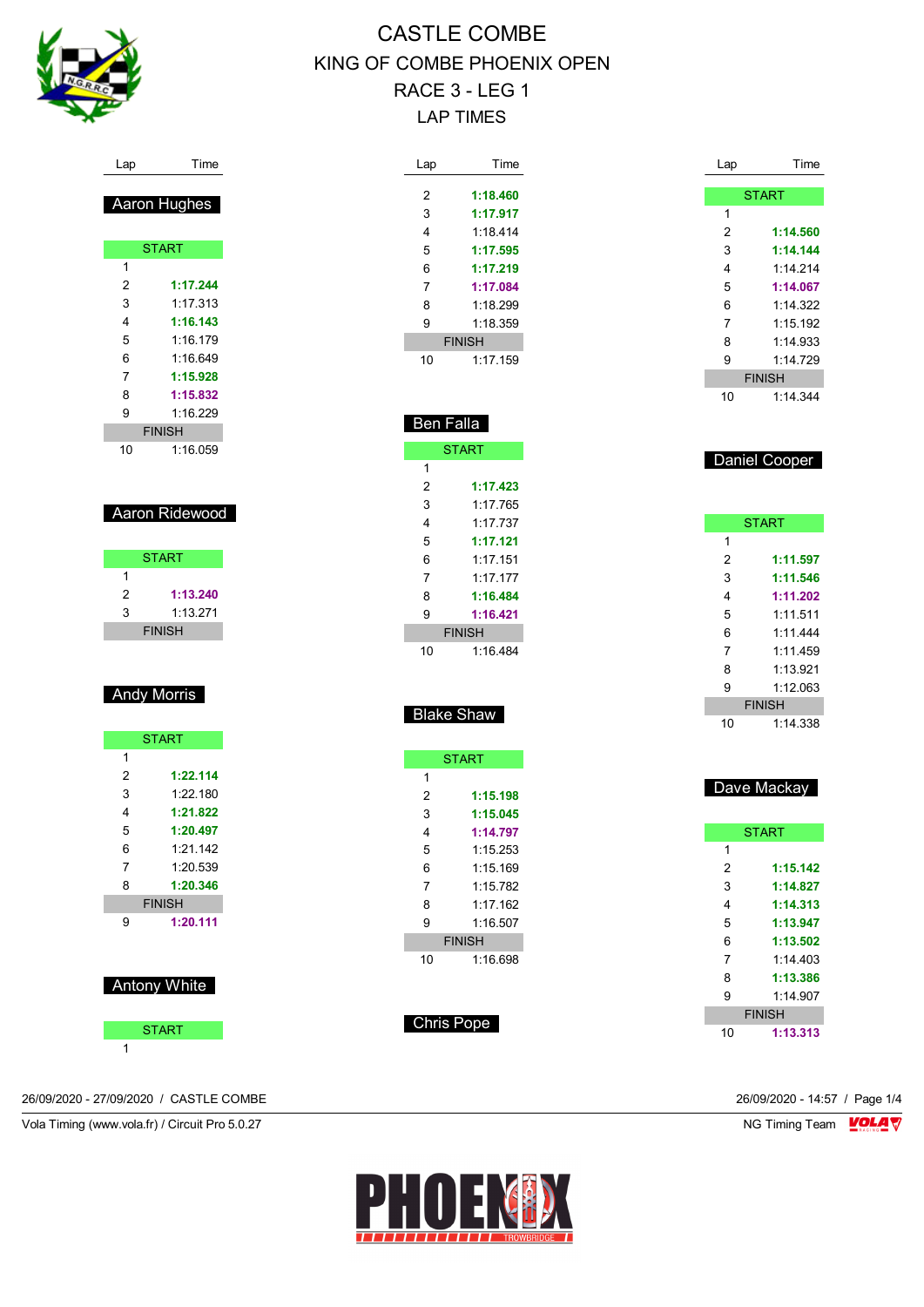| Lap            | Time          |
|----------------|---------------|
|                | Dave Tilling  |
|                | <b>START</b>  |
| 1              |               |
| 2              | 1:24.049      |
| 3              | 1:22.075      |
| 4              | 1:22.115      |
| 5              | 1:21.260      |
| 6              | 1:21.251      |
| $\overline{7}$ | 1:21.234      |
| 8              | 1:21.561      |
|                | <b>FINISH</b> |
| 9              | 1:20.497      |
|                | David Cleave  |
|                | <b>START</b>  |
| 1              |               |

| 1  |               |
|----|---------------|
| 2  | 1:20.027      |
| 3  | 1:18.014      |
| 4  | 1.18 197      |
| 5  | 1:17.981      |
| 6  | 1:17.489      |
| 7  | 1.17855       |
| 8  | 1.17505       |
| 9  | 1.17573       |
|    | <b>FINISH</b> |
| 10 | 1:17.444      |

| Jamie Kenvon |  |  |  |  |
|--------------|--|--|--|--|
|              |  |  |  |  |

|   | <b>START</b>  |
|---|---------------|
| 1 |               |
| 2 | 1:22.221      |
| 3 | 1:23.236      |
| 4 | 1:21.924      |
| 5 | 1.22 056      |
| 6 | 1:21.762      |
| 7 | 1:21.370      |
| 8 | 1.21 611      |
|   | <b>FINISH</b> |
| g | 1.21 485      |

| Jodie Fieldhouse |
|------------------|

|   | <b>START</b> |
|---|--------------|
| 1 |              |
| 2 | 1:26.356     |
| 3 | 1.26.624     |
| 4 | 1.26.378     |
| 5 | 1:25.896     |
| 6 | 1:26.949     |

| Lap          | Time                      | Lap            | Time           |
|--------------|---------------------------|----------------|----------------|
|              |                           |                |                |
| 7            | 1:25.361                  |                | Matt Stevenson |
| 8            | 1:25.355                  |                |                |
| 9            | <b>FINISH</b><br>1:24.365 |                | <b>START</b>   |
|              |                           | 1              |                |
|              |                           | $\overline{2}$ | 1:14.357       |
|              |                           | 3              | 1:13.697       |
|              | Joe Newbould              | 4              | 1:13.190       |
|              |                           | 5              | 1:13.349       |
|              | <b>START</b>              | 6              | 1:12.779       |
| $\mathbf{1}$ |                           | 7              | 1:13.578       |
| 2            | 1:23.138                  | 8              | 1:12.934       |
| 3            | 1:21.488                  | 9              | 1:13.901       |
| 4            | 1:22.277                  |                | <b>FINISH</b>  |
| 5            | 1:21.918                  | 10             | 1:13.028       |
| 6            | 1:21.506                  |                |                |
|              | <b>FINISH</b>             |                |                |
|              |                           |                |                |
|              |                           |                | Max Symonds    |
|              |                           |                |                |
|              | iam Turberfield.          |                |                |
|              |                           |                | <b>START</b>   |
|              | <b>START</b>              | 1              |                |
| 1            |                           | $\overline{2}$ | 1:12.319       |
|              | <b>FINISH</b>             | 3              | 1:12.217       |
|              |                           | 4              | 1:12.898       |
|              |                           | 5              | 1:14.052       |
|              | Mark Ball                 | 6              | 1:13.043       |
|              |                           | 7              | 1:13.118       |
|              |                           | 8              | 1:13.055       |
|              | <b>START</b>              | 9              | 1:12.985       |
| 1            |                           |                | <b>FINISH</b>  |
| 2            | 1:20.315                  | 10             | 1:12.562       |
| 3            | 1:19.665                  |                |                |
| 4            | 1:20.311                  |                |                |
| 5            | 1:19.580                  |                | Nick Sansome   |
| 6            | 1:19.911                  |                |                |
| 7            | 1:18.942                  |                |                |
| 8            | 1:19.446                  |                | <b>START</b>   |
| 9            | 1:18.463                  | 1              |                |
|              | <b>FINISH</b>             |                | <b>FINISH</b>  |
| 10           | 1:18.474                  |                |                |
|              |                           |                |                |
|              |                           |                | Paul Messenger |
|              | Mark Hughes               |                |                |
|              |                           |                | <b>START</b>   |
|              | <b>START</b>              | 1              |                |
| 1            |                           | 2              | 1:22.377       |
| 2            | 1:18.670                  | 3              | 1:21.967       |
| 3            | 1:18.694                  | 4              | 1:21.475       |
| 4            | 1:18.418                  | 5              | 1:20.596       |
| 5            | 1:17.602                  | 6              | 1:20.575       |
| 6            | 1:17.167                  | 7              | 1:20.625       |
| 7            | 1:17.071                  | 8              | 1:20.874       |
| 8            | 1:17.644                  |                | <b>FINISH</b>  |
| 9            | 1:17.351                  | 9              | 1:20.702       |
|              | <b>FINISH</b>             |                |                |
| 10           | 1:17.105                  |                |                |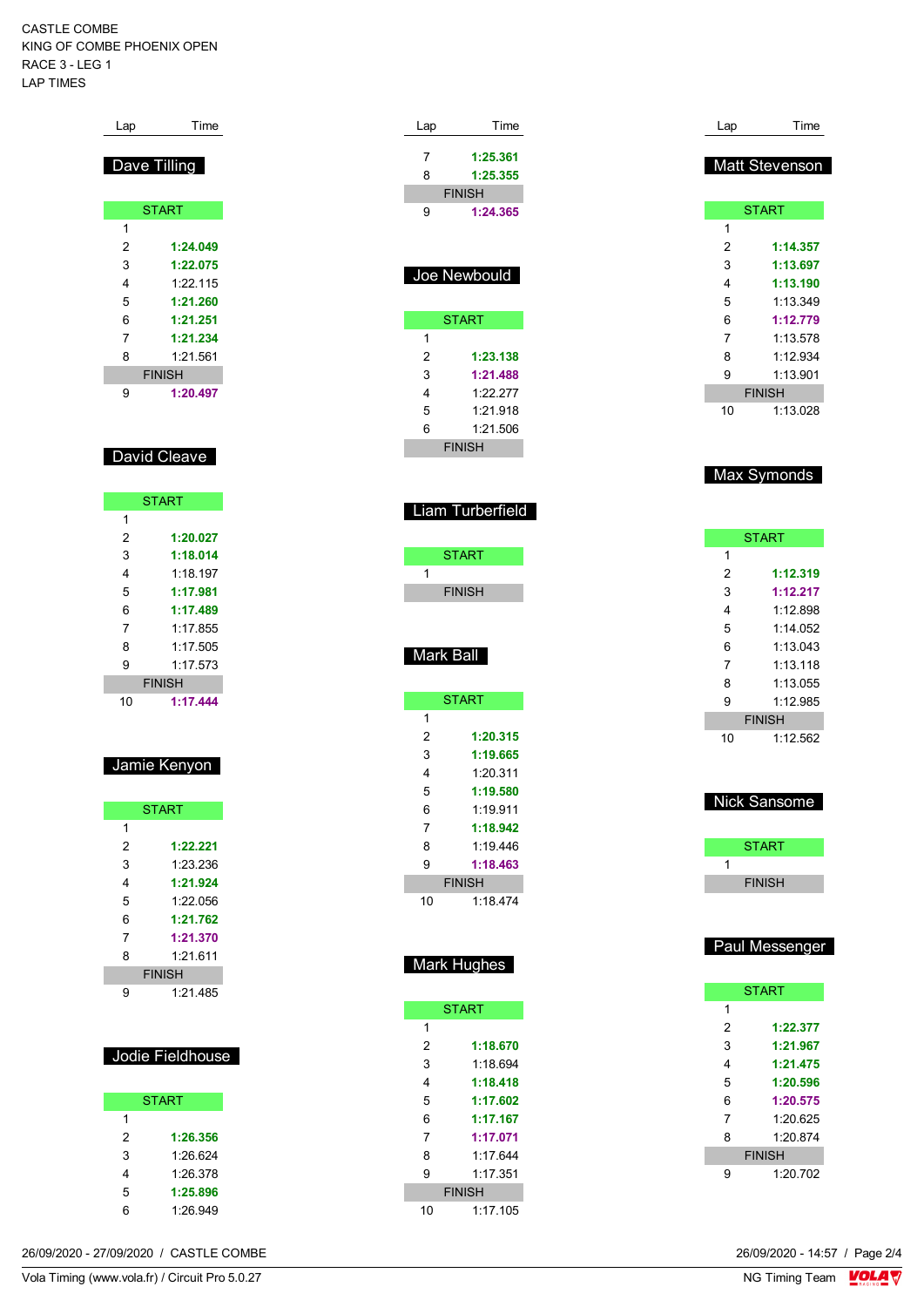| Lap | Time               |
|-----|--------------------|
|     | <b>Phil Webber</b> |
|     | <b>START</b>       |
| 1   |                    |
| 2   | 1:14.824           |
| 3   | 1:15.156           |
| 4   | 1.14946            |
| 5   | 1:14.792           |
| 6   | 1:14.449           |
| 7   | 1:15.185           |
| 8   | 1:14.321           |
| 9   | 1:14.307           |
|     | <b>FINISH</b>      |
| 10  | 1:14.718           |

#### Richard Dobson

| <b>START</b>  |  |
|---------------|--|
|               |  |
| <b>FINISH</b> |  |
|               |  |

#### Ricky Elder

|    | <b>START</b>  |
|----|---------------|
| 1  |               |
| 2  | 1:14.175      |
| 3  | 1:14.147      |
| 4  | 1:13.609      |
| 5  | 1:13.320      |
| 6  | 1.14104       |
| 7  | 1.14056       |
| 8  | 1.13.544      |
| 9  | 1.13728       |
|    | <b>FINISH</b> |
| 10 | 1:15.877      |

## Robert Eagling

|   | <b>START</b>  |
|---|---------------|
| 1 |               |
| 2 | 1:22.737      |
| 3 | 1.23.281      |
| 4 | 1:22.157      |
| 5 | 1:21.170      |
| 6 | 1.22 534      |
| 7 | 1:25.785      |
|   | <b>FINISH</b> |
|   |               |

| <b>Robert Handcock</b> |
|------------------------|

| 26/09/2020 - 27/09/2020 / CASTLE COMBE | 26/09/2020 - 14:57 / Page 3/4 |
|----------------------------------------|-------------------------------|
|----------------------------------------|-------------------------------|

| Lap | Time              |
|-----|-------------------|
|     |                   |
|     | <b>START</b>      |
| 1   |                   |
| 2   | 1:22.972          |
| 3   | 1:20.985          |
| 4   | 1:20.962          |
| 5   | 1:20.909          |
| 6   | 1:19.760          |
| 7   | 1:19.975          |
| 8   | 1:18.951          |
|     | <b>FINISH</b>     |
| 9   | 1:18.829          |
|     |                   |
|     |                   |
|     | Ronald Garv Waltı |

| <b>Ronald Gary Walters</b> |  |  |
|----------------------------|--|--|
|                            |  |  |

|   | <b>START</b>  |
|---|---------------|
| 1 |               |
| 2 | 1:20.633      |
| 3 | 1.21.951      |
| 4 | 1:20.222      |
| 5 | 1:19.104      |
| 6 | 1:19.057      |
| 7 | 1:17.910      |
| 8 | 1:16.941      |
|   | <b>FINISH</b> |
| g | 1:19.561      |

## Ryan Jones

|    | <b>START</b>  |
|----|---------------|
| 1  |               |
| 2  | 1:17.337      |
| 3  | 1:17 838      |
| 4  | 1.17 661      |
| 5  | 1:18.488      |
| 6  | 1.18241       |
| 7  | 1:18.357      |
| 8  | 1:18.194      |
| 9  | 1.18.373      |
|    | <b>FINISH</b> |
| 10 | 1.17.396      |

| cott Key<br>-5 |  |
|----------------|--|
|                |  |

|   | <b>START</b>  |
|---|---------------|
| 1 |               |
| 2 | 1:21.341      |
| 3 | 1:19.826      |
| 4 | 1.19864       |
| 5 | 1:18.776      |
| 6 | 1.19674       |
| 7 | 1:18.769      |
| 8 | 1.19781       |
|   | <b>FINISH</b> |

| Lap | Time     |
|-----|----------|
| 9   | 1:19.806 |

### Scott Preece

|   | <b>START</b>  |
|---|---------------|
| 1 |               |
| 2 | 1:20.573      |
| 3 | 1:19.983      |
| 4 | 1:19.730      |
| 5 | 1:18.909      |
| 6 | 1.19789       |
| 7 | 1:18.851      |
| 8 | 1.19694       |
|   | <b>FINISH</b> |
|   | 1:19.809      |

#### Sean Montgomery

|    | <b>START</b>  |
|----|---------------|
| 1  |               |
| 2  | 1:12.196      |
| 3  | 1:12.119      |
| 4  | 1:13.293      |
| 5  | 1.14067       |
| 6  | 1.13419       |
| 7  | 1.13207       |
| 8  | 1.13.324      |
| 9  | 1:13.828      |
|    | <b>FINISH</b> |
| 10 | 1:12.985      |

#### Simon Lewis

|   | <b>START</b>  |
|---|---------------|
| 1 |               |
| 2 | 1:23.737      |
| 3 | 1.24602       |
| 4 | 1.24475       |
| 5 | 1.24476       |
| 6 | 1.24957       |
| 7 | 1:23.457      |
| 8 | 1:24.189      |
|   | <b>FINISH</b> |
| 9 | 1:24.034      |
|   |               |
|   |               |

### William Moss

|   | <b>START</b> |
|---|--------------|
|   |              |
| 2 | 1:20.261     |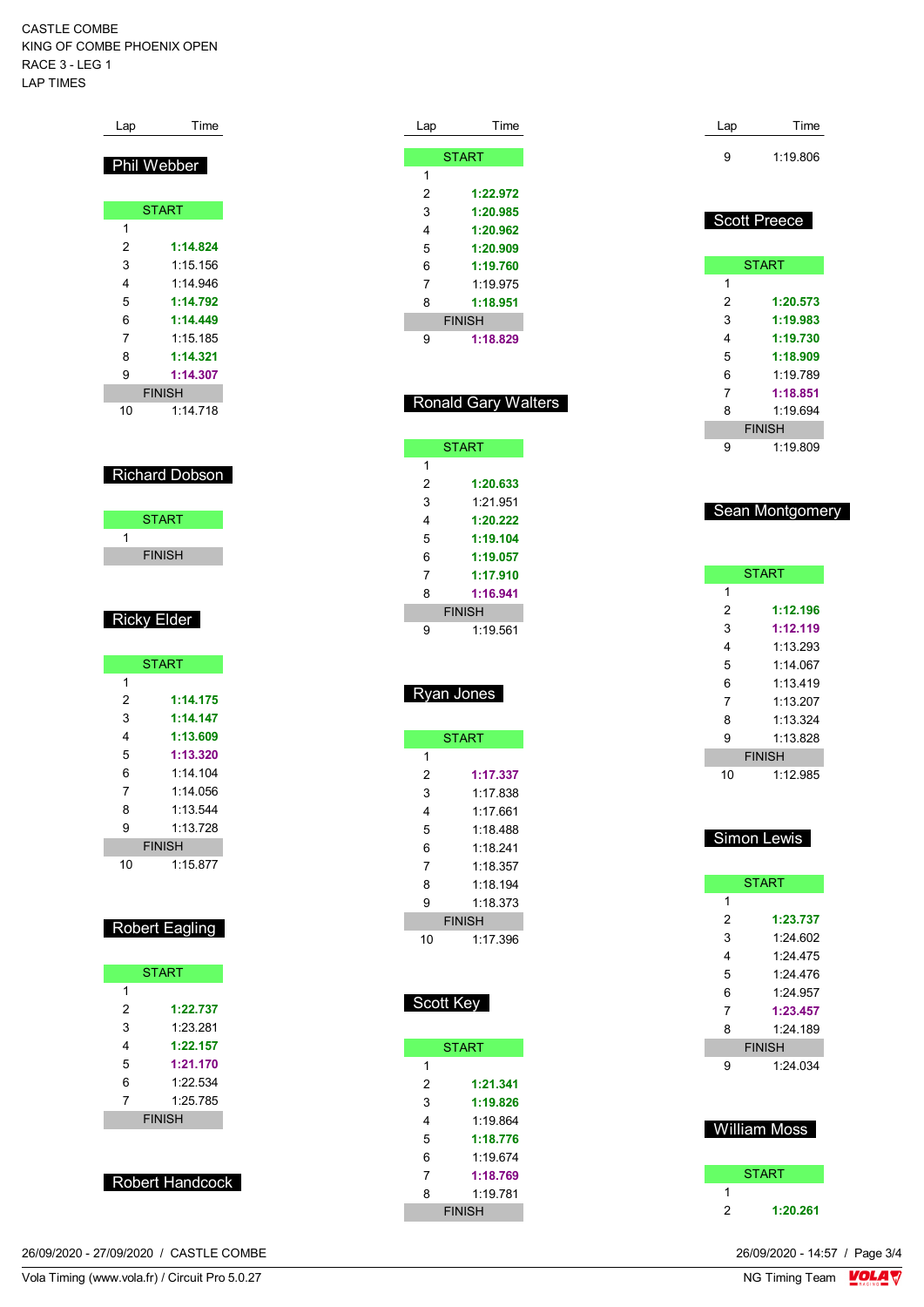| Lap | Time          |
|-----|---------------|
|     |               |
| 3   | 1:20.189      |
| 4   | 1:20.230      |
| 5   | 1:19.840      |
| 6   | 1.19937       |
| 7   | 1:18.846      |
| 8   | 1:19.439      |
|     | <b>FINISH</b> |
| q   | 1:19.973      |

26/09/2020 - 14:57 / Page 4/4<br>NG Timing Team  $\frac{\text{VOLA}}{\text{Nc}}$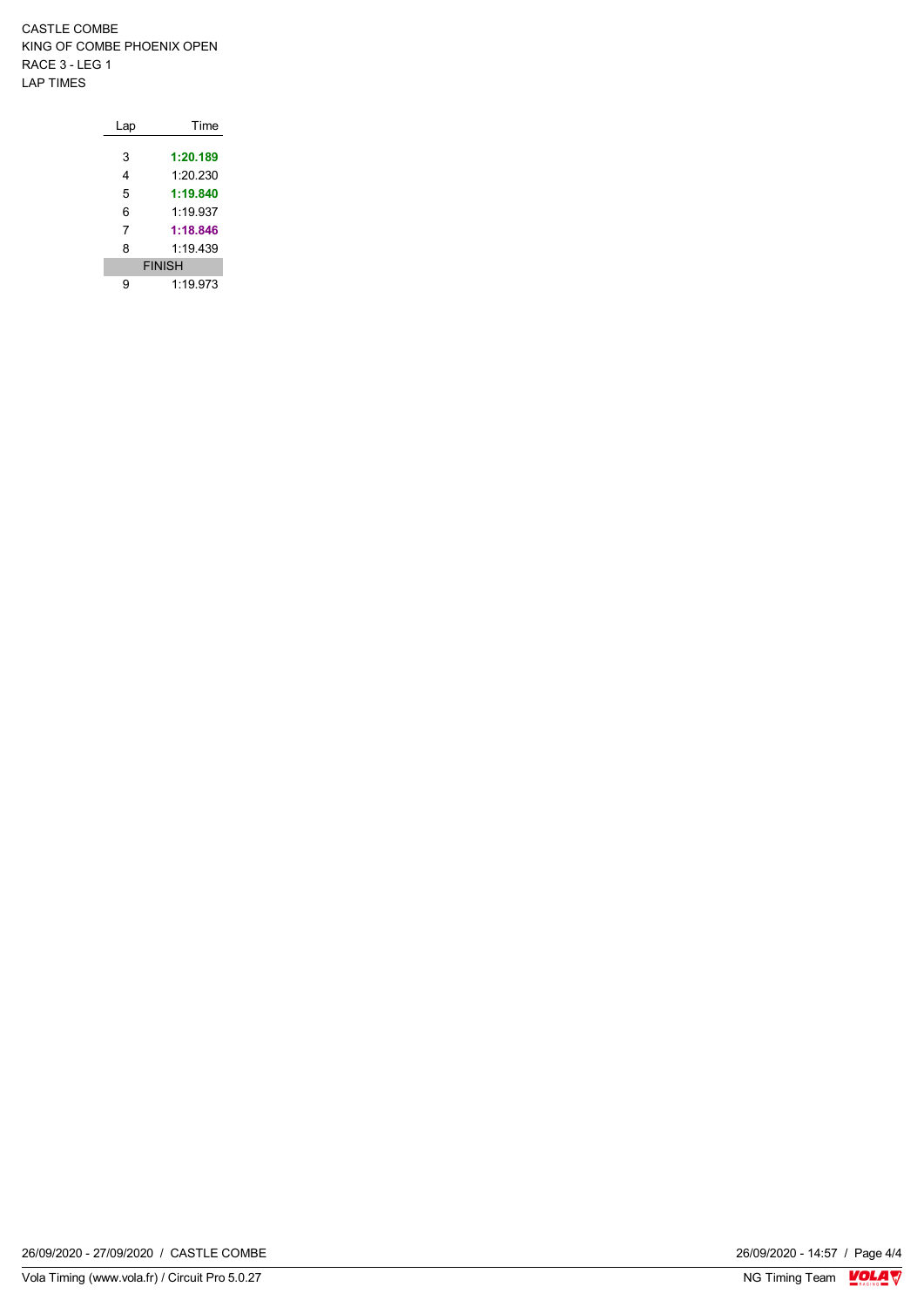

|                  |    | 2. | 3. | 4.  | 5.  | 6. | 7.  | 8.  | 9.  | 10. | 11. | 12. | 13. | 14  | 15. | 16. | 17  | 18. | 19. | 20. | 21. | 22. | 23. | 24. | 25. | 26. | 27. | 28. | 29. | 30. | 31. | 32. | 33. |
|------------------|----|----|----|-----|-----|----|-----|-----|-----|-----|-----|-----|-----|-----|-----|-----|-----|-----|-----|-----|-----|-----|-----|-----|-----|-----|-----|-----|-----|-----|-----|-----|-----|
| Start            |    |    |    |     |     |    |     |     |     |     |     |     |     |     |     |     |     |     |     |     |     |     |     |     |     |     |     |     |     |     |     |     |     |
| Lap 1            | 20 | 14 | 23 | 21  | 164 | 11 | 156 | 66  | 22  | 35  | 134 | 166 | 32  | 6   | 151 | 29  | 30  | 127 | 34  | 105 | 143 | 64  | 234 | 161 | 39  | 78  | 47  | 373 | 86  | 5.  | 52  | 46  | 18  |
| Lap <sub>2</sub> | 20 | 23 | 21 | 164 | 11  | 66 | 156 | 35  | 22  | 134 | 166 | 32  | 6.  | 151 | 29  | 30  | 34  | 105 | 234 | 64  | 143 | 161 | 47  | 78  | 39  | 373 | 52  | 86  | 46  | 18  |     |     |     |
| Lap 3            | 20 | 23 | 21 | 164 | 66  | 11 | 35  | 156 | 22  | 134 | 166 | 32  | 6   | 29  | 151 | 34  | 30  | 105 | 234 | 64  | 143 | 161 | 47  | 39  | 78  | 52  | 373 | 86  | 46  | 18  |     |     |     |
| Lap 4            | 20 | 23 | 21 | 164 | 11  | 35 | 156 | 22  | 134 | 32  | 166 | 6.  | 29  | 151 | 34  | 30  | 105 | 234 | 64  | 47  | 143 | 161 | 39  | 78  | 52  | 373 | 86  | 46  | 18  |     |     |     |     |
| Lap 5            | 20 | 23 | 21 | 164 | 11  | 35 | 22  | 156 | 134 | 32  | 166 | 6   | 29  | 151 | 34  | 30  | 105 | 234 | 64  | 47  | 161 | 143 | 39  | 52  | 78  | 373 | 86  | 46  | 18  |     |     |     |     |
| Lap 6            | 20 | 21 | 23 | 164 | 11  | 35 | 22  | 156 | 134 | 32  | 166 | 6   | 29  | 151 | 34  | 30  | 105 | 234 | 64  | 47  | 39  | 161 | 143 | 52  | 78  | 86  | 373 | 46  | 18  |     |     |     |     |
| Lap 7            | 20 | 21 | 23 | 164 | 35  | 11 | 22  | 156 | 134 | 32  | 166 | 6   | 29  | 151 | 34  | 30  | 105 | 234 | 64  | 47  | 39  | 161 | 52  | 78  | 86  | 373 | 46  | 18  |     |     |     |     |     |
| Lap 8            | 20 | 21 | 23 | 164 | 35  | 11 | 22  | 134 | 156 | 32  | 166 | 6   | 151 | 29  | 34  | 30  | 105 | 234 | 64  | 47  | 39  | 161 | 52  | 78  | 86  | 46  | 18  |     |     |     |     |     |     |
| Lap 9            | 20 | 21 | 23 | 164 | 35  | 11 | 22  | 134 | 156 | 32  | 166 | 151 | 6   | 29  | 34  | 105 | 30  | 234 | 64  | 47  | 39  | 161 | 52  | 86  | 78  | 46  | 18  |     |     |     |     |     |     |
| Lap 10           | 20 | 21 | 23 | 164 | 35  | 22 | 11  | 134 | 156 | 32  | 166 | 151 | 6   | 29  | 34  | 105 |     |     |     |     |     |     |     |     |     |     |     |     |     |     |     |     |     |

26/09/2020 - 27/09/2020 / CASTLE COMBE 26/09/2020 - 14:56 / Page 1/1

Vola Timing (www.vola.fr) / Circuit Pro 5.0.27 **NG Timing Team Monet Account Property**